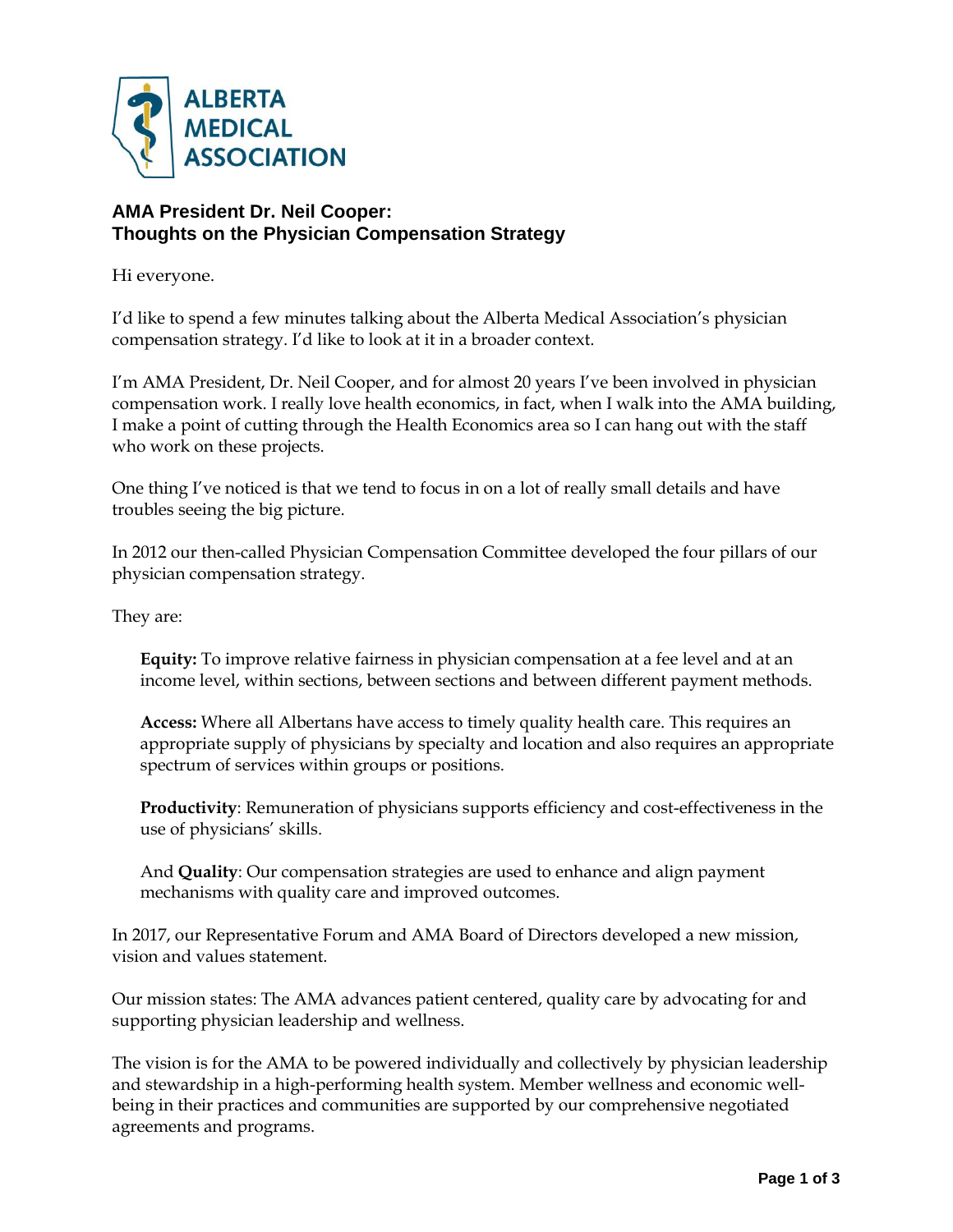So what does this all mean? What is the goal? Well, it can be pretty easily summarized by saying we are looking for **value** for patients and **fairness** to physicians.

In order to get there, there are several things that we can measure – or metrics. We have started along the road to measuring many of those things already.

First, we can look at market forces – things like is there a clinic to work in or a hospital to operate in. We also need to look at comparisons between provinces and physicians' workloads in other places.

Of course we must consider the needs of the patient. Over the next few months, our new Needs-Based Physician Resource Committee will be measuring and giving us the results of their work in order to determine the future patient needs for the physician workforce.

We are also measuring some system and individual performance – things like referral wait times, emergency room waiting and the size of wait lists.

We also measure patient satisfaction with surveys, but instead of posting them on the Internet, the physicians could give their patients the opportunity to comment on how they're doing and the physician receives the feedback directly in order to improve their own practices. The CPSA is just sending out the Practice Checkup Report, with a personalized and confidential summary of potential risk factors for your practice.

We could also measure things that have been shown to make a difference, like the number of patients involved with patient medical home and levels of attachment.

The Alberta Medical Association is starting to gather data as part of our Income Equity Initiative. We are going to be looking and documenting overhead details, hours of work and years of training along with many other factors that act on physician income. This will give us great data and help us to calculate the Adjusted Net Daily Income, and then start to compare like levels of workload skills and hours of work to more fairly compensate physicians.

We are gathering a lot of information on physician compensation and we have developed many strategies and will develop many more on how physicians should be compensated.

We have a well-defined allocation process which allocates increases in the Physician Services Budget according to calculated overhead, targeted items and our section allocation equivalent.

Some sections are now working on their standardized Intra-Sectional Relative Values projects which will give sections a common method of assessing the relative value of their different fee codes, and once that is done allow comparisons between sections at a fee level.

Our Business Costs Program provides a strategy of applying extra payments for activities that occur where business costs are higher, and our Rural Remote Northern Program provides extra funding for physicians working in rural areas where it has been traditionally hard to recruit physicians.

Last year, the Physician Compensation Committee went through its process of individual fee review in order to address several codes that were identified as outliers. They were able to adjust the value of several fee codes.